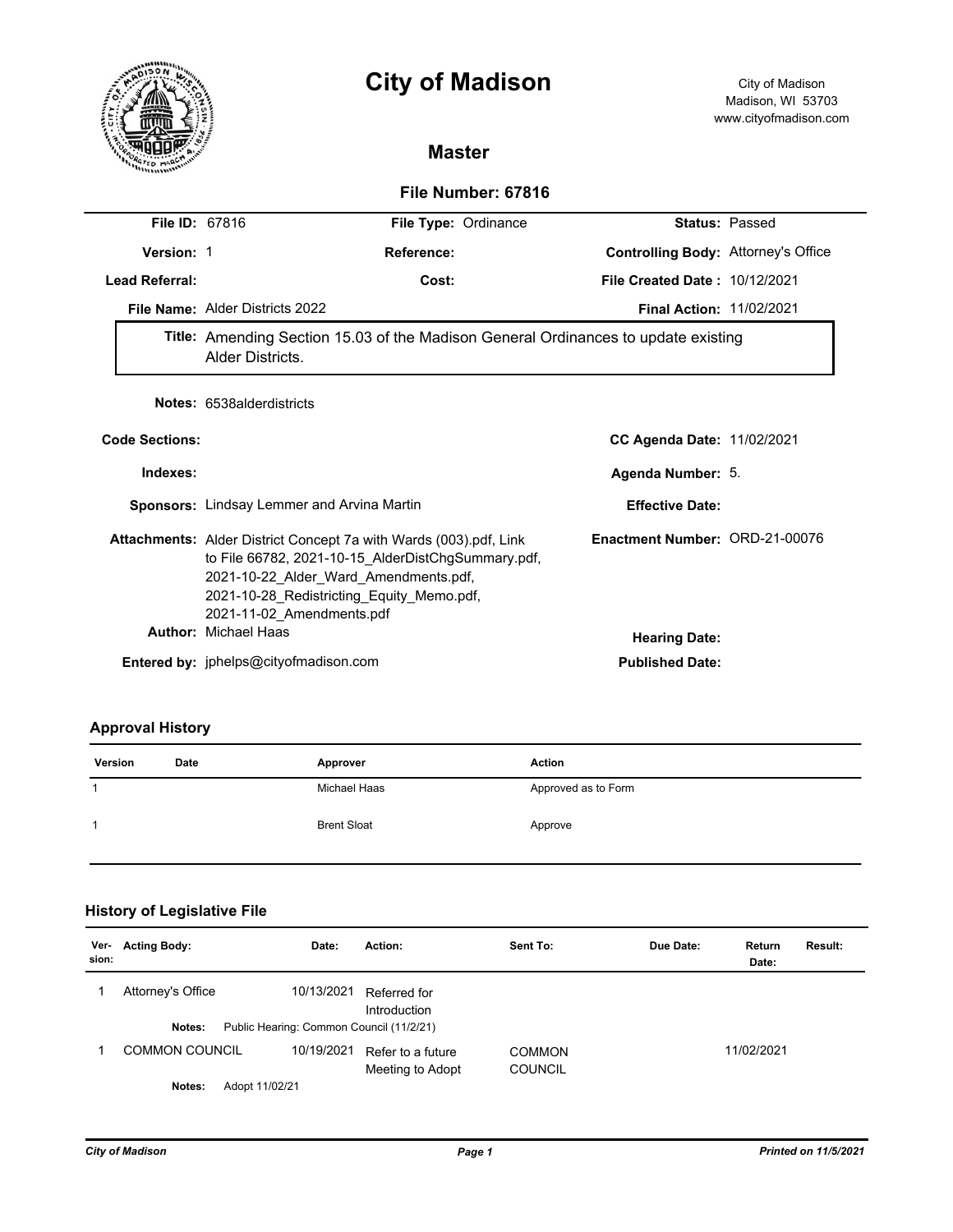| <b>COMMON COUNCIL</b> | 11/02/2021<br>Adopt the Following<br>Amendment(s)<br>Ayes: 11<br>Patrick W. Heck; Lindsay Lemmer; Michael E. Verveer; Regina M.<br>Vidaver; Juliana R. Bennett; Nikki Conklin; Yannette Figueroa Cole;<br>Arvina Martin; Tag Evers; Grant Foster and Keith Furman<br>Noes: 9<br>Brian Benford; Nasra Wehelie; Syed Abbas; Sheri Carter; Jael Currie;<br>Gary Halverson; Charles Myadze; Christian A. Albouras and Barbara<br>Harrington-McKinney<br>Non Voting:<br>Satya V. Rhodes-Conway<br>$\overline{1}$ | Pass |
|-----------------------|-------------------------------------------------------------------------------------------------------------------------------------------------------------------------------------------------------------------------------------------------------------------------------------------------------------------------------------------------------------------------------------------------------------------------------------------------------------------------------------------------------------|------|
| <b>COMMON COUNCIL</b> | 11/02/2021<br>Adopt the Following<br>Amendment(s)<br>Ayes: 16<br>Patrick W. Heck; Lindsay Lemmer; Michael E. Verveer; Regina M.<br>Vidaver; Brian Benford; Juliana R. Bennett; Nikki Conklin; Yannette<br>Figueroa Cole; Arvina Martin; Syed Abbas; Tag Evers; Sheri Carter; Grant<br>Foster; Gary Halverson; Keith Furman and Christian A. Albouras<br>Noes: 4<br>Nasra Wehelie; Jael Currie; Charles Myadze and Barbara<br>Harrington-McKinney<br>Non Voting:<br>Satya V. Rhodes-Conway<br>-1             | Pass |
| <b>COMMON COUNCIL</b> | Adopt As Amended<br>11/02/2021                                                                                                                                                                                                                                                                                                                                                                                                                                                                              | Pass |

### **Text of Legislative File 67816**

#### **Fiscal Note**

The proposed resolution amends Madison General Ordinances to update existing Alder Districts. The 2022 proposed budget for the Clerk's Office includes adequate funding for any new wards and to administer the 2022 elections.

**Title**

Amending Section 15.03 of the Madison General Ordinances to update existing Alder Districts. **Body**

DRAFTER'S ANALYSIS: This ordinance establishes new alder districts, effective January 1, 2022, by combining the wards created by Section 15.02, MGO. The ordinance is recommended by the City's Ad Hoc Redistricting Committee.

\*\*\*\*\*\*\*\*\*\*\*\*\*\*\*\*\*\*\*\*\*\*\*\*\*\*\*\*\*\*\*\*\*\*\*\*\*\*\*\*\*\*\*\*\*\*\*\*\*\*\*\*\*\*\*\*\*\*\*\*\*\*\*\*\*\*\*\*\*\*\*\*\*\*\*\*\*\*\*\*\*\*\*

The Common Council of the City of Madison do hereby ordain as follows:

Section 15.03 entitled "Aldermanic Districts" of the Madison General Ordinances is amended as follows:

#### "**15.03 ALDERMANIC DISTRICTS.**

For the purpose of local elections beginning January 1, 2022, Alder manie Districts are established as follows by combining contiguous whole wards and as shown on a map entitled "City of Madison Alder<del>manic</del> Districts and Wards, October 14, 2021" on file in the Office of the City Clerk:

- (1) First Aldermanic District. Wards 101, 102, 103, 104, 105, 106, 107, 108, 109, 110, and 111 114, 115, 116, 119, 121, 125, 137, 151, and 154.
- (2) Second Aldermanic District. Wards 44, 45, 46, 47, and 48.
- (3) Third Alder<del>manic</del> District. Wards 7, 8, 9, 10, 11, and 12-428, 129, 130, and 131.
- (4) Fourth Aldermanic District. Wards 49, 50, 51, 52, and-53, and 54.
- (5) Fifth Alder<del>manic</del> District. Wards 60, 61, 62, 63, and 64, and 65.